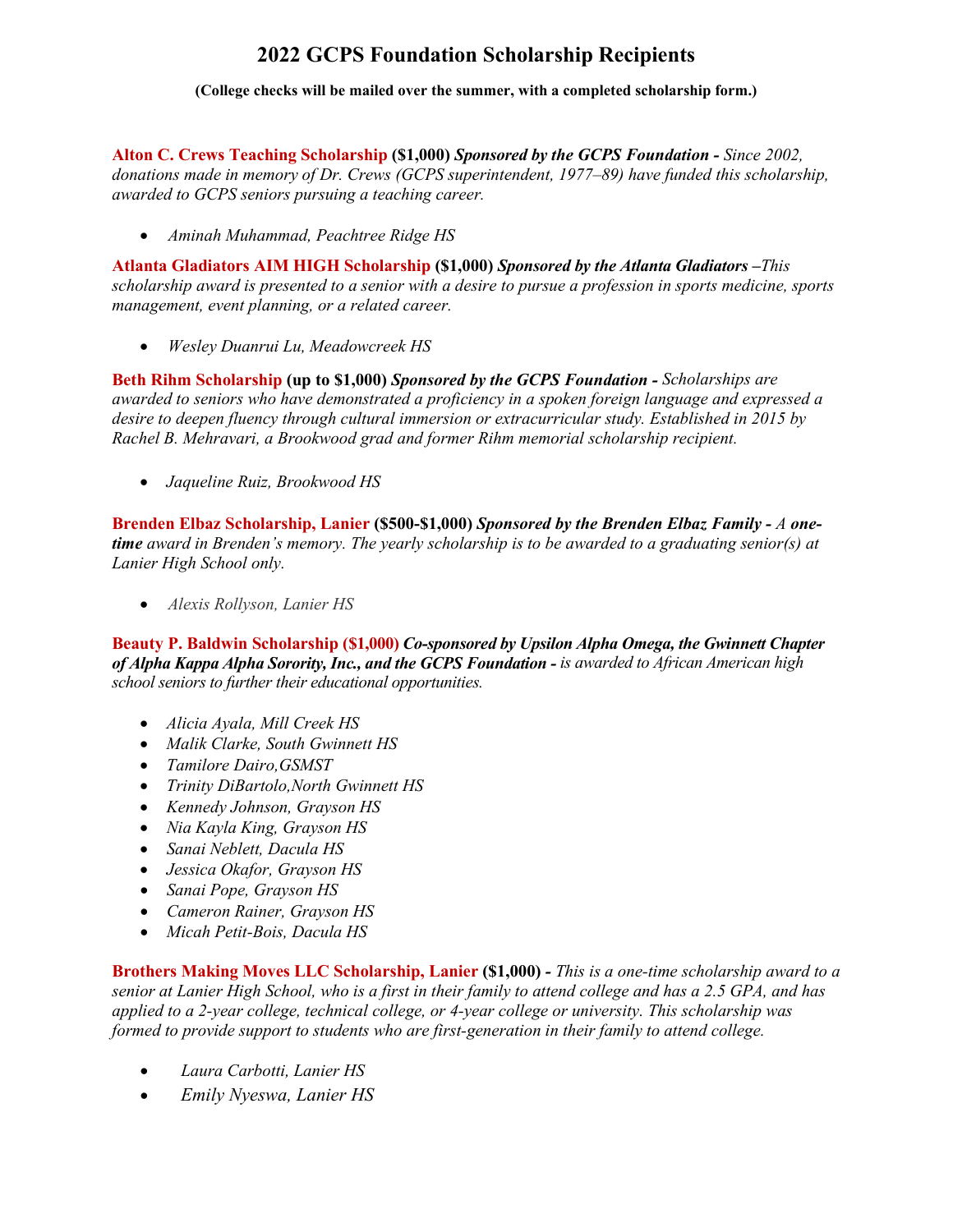**Celeste Norton Wilbanks Memorial Scholarship (\$5,000)** *Sponsored by Peach State Federal Credit Union (\$2,500) Sponsored by the GCPS Foundation – This scholarship is awarded to GCPS seniors who demonstrate compassion, citizenship, and strong moral character in his/her local school or community.*

- *Puja Raol, GSMST, PSFCU winner*
- *Sanai Pope, Grayson, GCPS Foundation winner*

**Community-Based Mentoring Scholarship (\$1,000)** *Sponsored by the GCPS Foundation - This scholarship is awarded to participants in the program who have distinguished themselves through their character, leadership, and as examples for others.* 

- *Carl Anaxe, Mountain View HS*
- *Prince Buwee, Discovery HS*
- *Phillip Green, Jr., Grayson HS*
- *Chandon Pierce, Grayson HS*

**Deloris and Reid Mullins Scholarship (\$1,000)** *Sponsored by the Reid Mullins Family - This award is presented to an Archer HS senior in honor of Deloris and Reid Mullins, former GCPS educators and longtime residents of Gwinnett County.*

- *Miles Ferguson, Archer HS*
- *Amareaya Bell, Archer HS*

**Dr. Linda Williams Scholarship (\$500)** *A one-time award open to Grayson, Maxwell, and Meadowcreek students only.*

• *Dylan Cruz, Grayson HS*

**Dr. Janice L. Calkins Speech Language Pathology Scholarship (\$1,500)** *Sponsored by Dr. Calkins, retired director of Speech Language Pathology in GCPS – This award is for seniors who will pursue a degree in speech language pathology from a college or university accredited by the Council on Academic Accreditation in Audiology and Speech Language Pathology (CAA) of the American Speech-Language-Hearing Association.*

• *Jenna Nicole Herren, Brookwood HS*

**Georgia Credit Union Young Leaders Foundation Scholarship (\$2,000) S***ponsored by Georgia United Credit Union Foundation in partnership with the GCPS Foundation - This award is presented to graduating females who have distinguished themselves as a community volunteer, entrepreneur, or school leader.*

- *Mugdha Jayant Daftardar, GSMST*
- *Jheel Darshan Dhruv, Parkview HS*
- *Gloria Kim, Mill Creek HS*
- *Kaamya Mehra, Shiloh HS*
- *Anamika Binta Sharif, McClure Health Science HS*

**GCPS Foundation Mathematics Scholarship (\$1,500)** *Sponsored by the GCPS Foundation -*

*Established in 2013, the scholarship is awarded to one or more GCPS seniors with plans to enroll in an undergraduate course of study in or related to mathematics.* 

• *Ella Dommert, GSMST*

**GCPS Foundation Multicultural Scholarship (\$1,000)** *Co-sponsored by the Gwinnett Multicultural Advisory Committee and the Foundation - This scholarship is awarded to one or more seniors of Hispanic, African American, Asian/Pacific Islander, or other minority origin, who has demonstrated a commitment to community service.*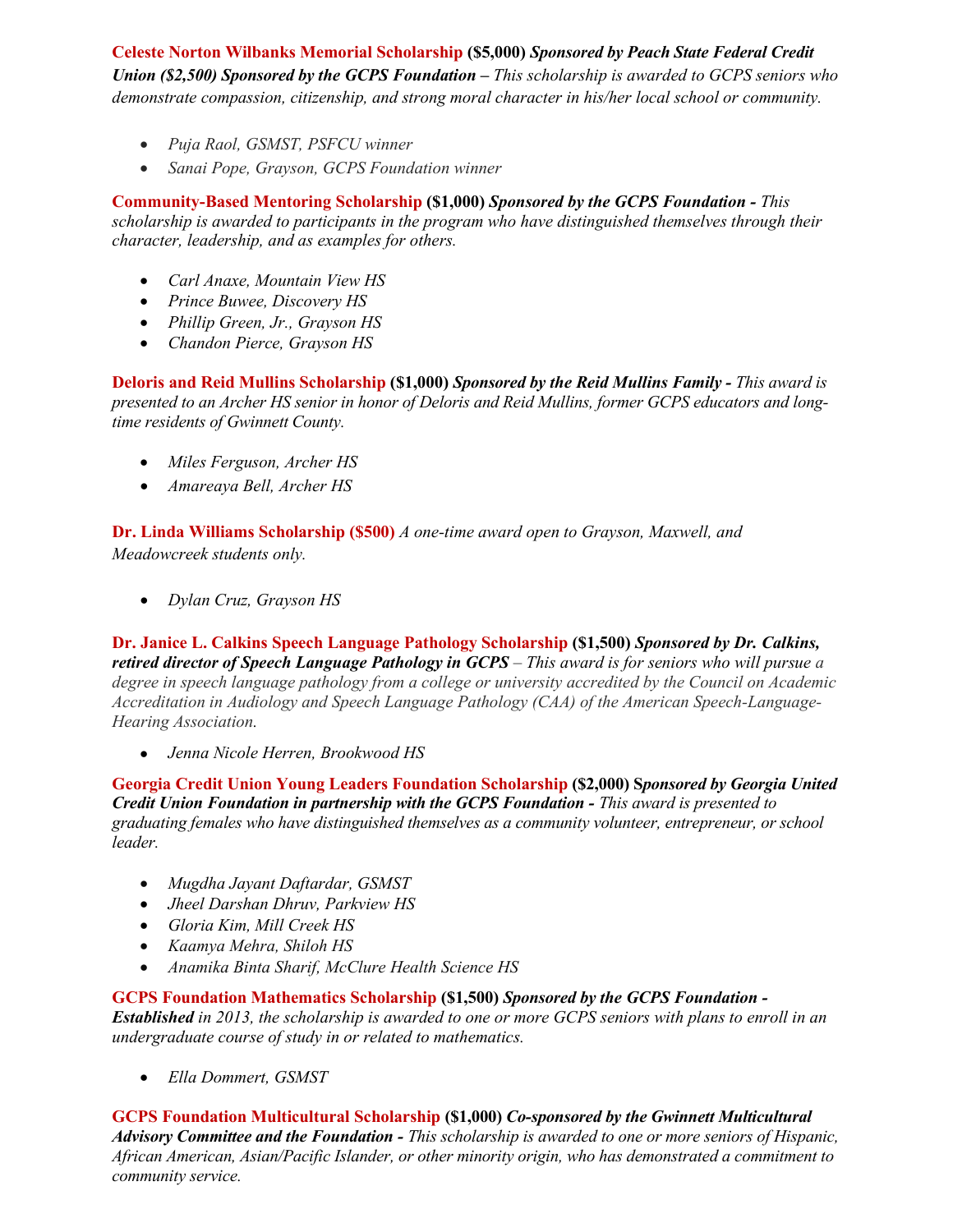• *Faith Ann Mani, Lanier HS*

**GCPS Foundation STEM Scholarship (\$1,500)** *Sponsored by the GCPS Foundation - This scholarship is awarded to one or more GCPS seniors who plans to enroll in a college course of study in science, technology, engineering, or mathematics.*

- *Marin Shappert, North Gwinnett HS*
- *Joshua Carreon Canlas, Lanier HS*

**GCPS Science, Engineering, and Technology Scholarship (\$1,000)** *Sponsored by the GCPS* 

*Foundation - In recognition of outstanding performance at the regional level, a one-time award of \$1,000 is presented to GCPS senior(s) with plans to enroll full-time at the postsecondary level in a course of study in science, technology, engineering, or math.*

- *Arjan Kohli, Peachtree Ridge HS*
- *Sarah Yung-En Tan, Paul Duke STEM HS*

**GSMST STEM Outstanding Scholarship (\$1,500)** *This scholarship award goes to one or more GSMST graduating seniors that includes an essay describing "How has your GSMST experience influenced your future college and/or career goals?" and "What STEM activities, courses, and/or clubs had the greatest effect on your career development"?*

• *Nicolas Garcia, GSMST*

**Geri Flanary Memorial Scholarship (\$1,000)** *A one-time award open to a Duluth HS senior in honor of Geri Flanary, former GCPS educator. Requirements are financial need and serving the community to help the greater good.*

• *Melanie Castro-Coronado, Duluth HS*

**GIVE Center Scholarship (\$500)** *A one-time award to a current or former GIVE Center student who plans to attend a trade, technical, or collegiate institution.*

• *Rylan Field, GIVE West*

**GIVE Center West "I Dare You" Scholarship (\$500)** *A one-time award to one GIVE West High School graduating senior who has a minimum 2.0 GPA on a 4-point scale and who has positively improved their school record while enrolled at GIVE West. The ideal candidate is one who has become a role model and leader at GIVE West.*

• *Madison Thomas, GIVE West*

**Hope McKenzie Scholarship (\$1,000)** *Sponsored by the McKenzie Family - A one-time award presented to a graduating senior excelling in the arts at Grayson High School.* 

• *Joshua Ryan Aderhold, Grayson*

**J. Alvin Wilbanks Teaching Scholarship (\$5,000) S***ponsored by Peach State Federal Credit Union - Established in 2007 in honor of CEO/Superintendent Wilbanks' more than four decades of service to public education, and in recognition of his leadership in guiding the district to state and national prominence, this scholarship is awarded to seniors pursuing a career in education.*

• *Jacqueline Hamada, North Gwinnett HS*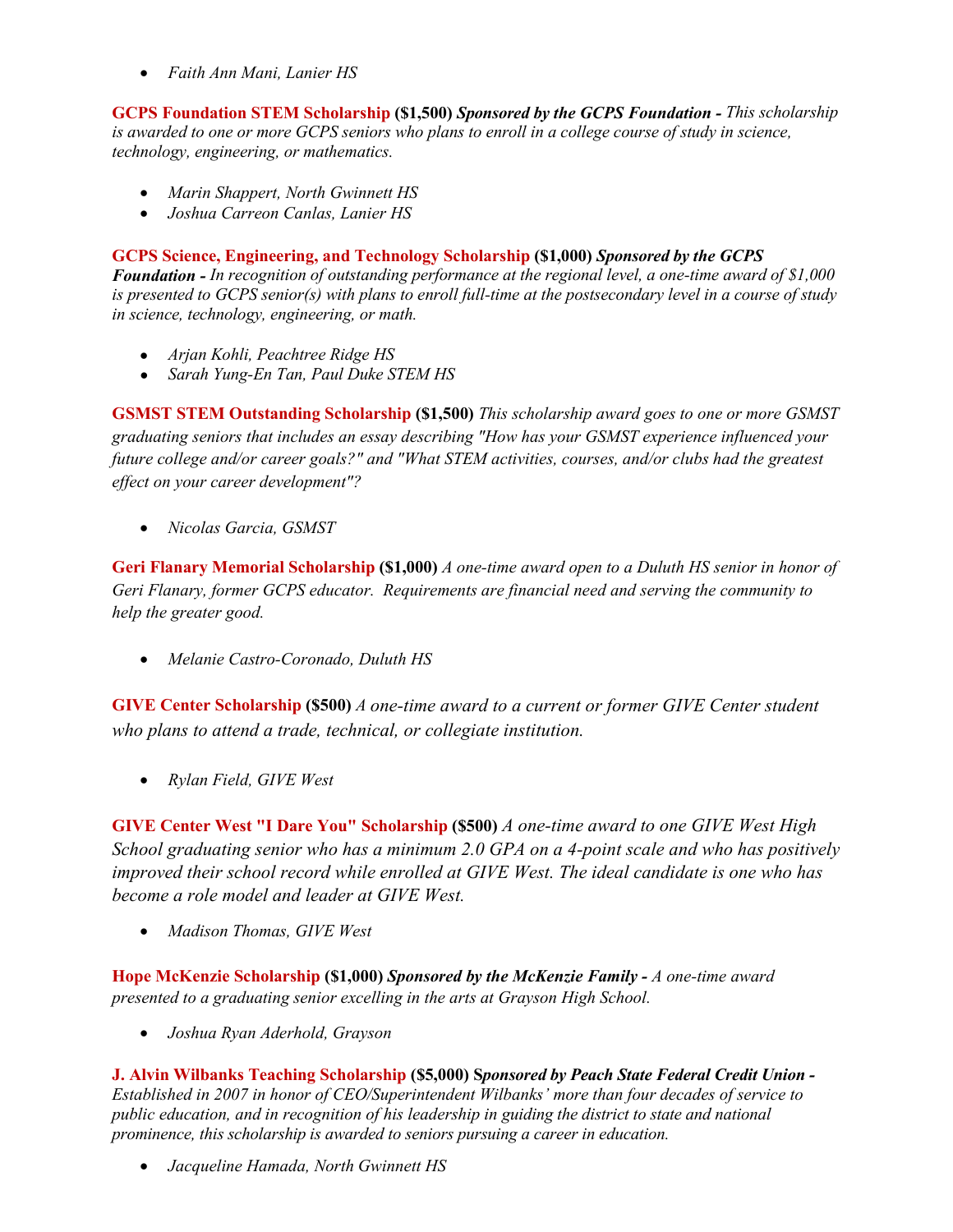**J. Floyd and Eunice Brannan Scholarships (\$1,000 renewable**) *Sponsored by the family of J. Floyd and Eunice Brannan, recognizing three or more GCPS seniors. At least one recipient will be from Central Gwinnett HS. This scholarship is renewable for up to four consecutive years (subject to satisfactory postsecondary progress).*

- *Alicia Ayala, Mill Creek HS*
- *Imran Gilani, GSMST*
- *Puja Raol, GSMST*
- *An Truong Vu, Duluth HS*

**Jim Maran STEM Scholarship (\$1,000)** *Sponsored by the GCPS Foundation - Established in 2013 and named in honor of the longtime Gwinnett Chamber president, this award is for a senior who plans to pursue studies in science, technology, engineering, or mathematics.* 

• *Nikola Rogers, GSMST*

**Jody Reeves Career & Tech Ed Scholarship** *Sponsored by The Career and Technical Education Department - (CTE) Student of the Year Banquet is an annual, district-wide event that recognizes the top CTE students in Gwinnett County. Students must submit an application along with a resume and essay, and a panel of judges' interviews students. The top three students will receive the Jody Reeves CTE Scholarship.*

- *Overall Winner (\$1500) – Susana Sanchez Lopez, Meadowcreek HS*
- *1st Runner Up (\$1000) – Nicole Jackson, Peachtree Ridge & Maxwell HS*
- *2nd Runner Up (\$750) Brennan Johnson, South Gwinnett HS*

**Joe Abraham Memorial Scholarship (\$1,000)** *Sponsored by the Abraham Family – This is awarded in memory of their son, Joe Abraham, who passed away at the young age of 19 due to fentanyl poisoning. The ideal candidate is one who has overcame obstacles and a path to success has been found. They will also be attending a two-or four-year college, or accredited technical school.*

• *Ariadna Bolano, GSMST*

**Judy Patterson Legacy Memorial Scholarship (\$1,000)** *Sponsored by the Judy Patterson Family – This scholarship award is given in honor of community volunteer Judy Barrow Patterson presented to an Archer High School senior who has demonstrated service to others, leadership ability, good character.*

• *Divine Adewunmi, Archer HS*

**Kerensa Wing Principles of Service Scholarship (\$1,000)** *Sponsored by the Collins Hill Education Foundation – This scholarship is awarded to a graduating senior at Collins Hill High School who wanting to give back to the community by going to a post-secondary school in a service field (teacher, police, fire fighter, etc.).*

• *Christina Jiwoo Lee, Collins Hill HS*

## **LEF "Make a Difference" Scholarship (\$1,000)** *Sponsored by the Lanier Education Foundation -*

- *Joshua Carreon Canlas,Lanier HS*
- *Joesph Matthew Graham, Lanier HS*

**Louise Radloff Scholarship (\$5,000)** *Sponsored by Peach State Federal Credit Union - This scholarship recognizes one Gwinnett County senior who has overcome a significant personal challenge in order to*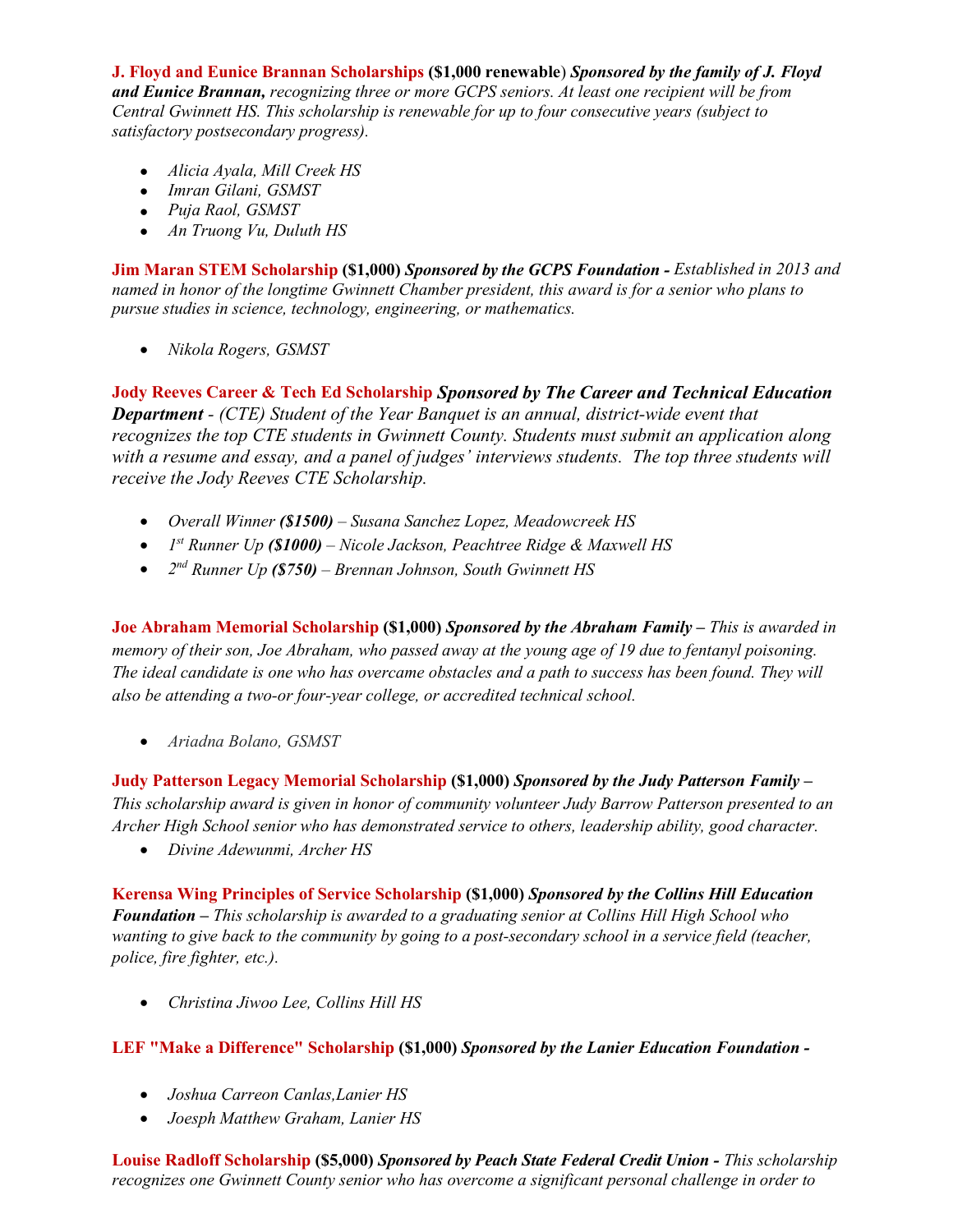*graduate. This fund was established in 2004 in honor of four decades of service by former Gwinnett County Board of Education member Louise Radloff*

• *Gezareya Hayes, Meadowcreek HS*

**Mark A. Herndon Mathematics, Science, Technology Scholarship (\$1,500)** *Sponsored by the Mark Herndon Family - This scholarship is awarded to a GCPS senior with plans to enroll full-time in an undergraduate course of study in mathematics, science, or technology preferably at (but not limited to) the University of Georgia* 

• *Cameron Rainer, Grayson HS*

**Peach State FCU Dr. Frances Davis Legacy Scholarship (\$3,000)** *Sponsored by Peach State Federal Credit Union - This scholarship is in honor of Dr. Frances Davis, a former Associate Superintendent of District Performance and Community Engagement at Gwinnett County Public Schools, for more than two decades of service on PSFCU's Board of Directors. Awarded to one Gwinnett County Public School graduating senior pursuing a degree in education.*

• *Tatum Landers, Brookwood HS*

**Peach State FCU Rick Cost Student Scholarship (\$3,000)** *Sponsored by Peach State Federal Credit Union - This scholarship is in honor of Rick Cost, retired Chief Financial Officer at Gwinnett County Public Schools, for his contributions to the Gwinnett County school system. Awarded to one Gwinnett County Public School graduating senior pursuing a degree in education.*

• *Aminah Muhammad, Peachtree Ridge HS*

**Peach State Legacy Student Scholarships (\$5,000)** *Sponsored by Peach State Federal Credit Union - This scholarship honors past and present board members and employees who have served PSFCU for 20 years or more. This scholarship is awarded to seniors pursuing a degree in education.*

- *Said Gomez, Archer HS*
- *Joseph Fernandez, Mountain View HS*

**Reid Mullins Scholarship (\$1,000)** *Sponsored by the Reid Mullins Family - This scholarship award is presented to a one or more seniors from South Gwinnett HS in honor of Reid Mullins, Gwinnett's first middle school principal.*

• *Cheryn Romain, South Gwinnett HS*

**Rev. In Soo Jung Scholarship** I **(\$1,000)** *Sponsored by the Rev. In Soo Jung Family - This scholarship is for a GCPS senior, with priority given to Asian Christian males, who has plans to enroll full-time in an undergraduate course of study.* 

• *Myungchul Jung, GSMST*

**Rev. In Soo Jung Scholarship** II **(\$1,000)** *Sponsored by the Rev. In Soo Jung Family - This scholarship is for a GCPS senior, with priority given to applicants with financial need, of the Christian faith, and who were raised by a single mom.* 

• *Morgan Denee Lee, Mill Creek*

**Susan D. Headley Scholarship (\$500)** *- This scholarship is for a student who exhibits good character, a love of learning, a desire to further his or her education, and is eligible for post-secondary education. This scholarship is available to graduating seniors of Archer High School only.*

• *Divine Adewunmi, Archer HS*